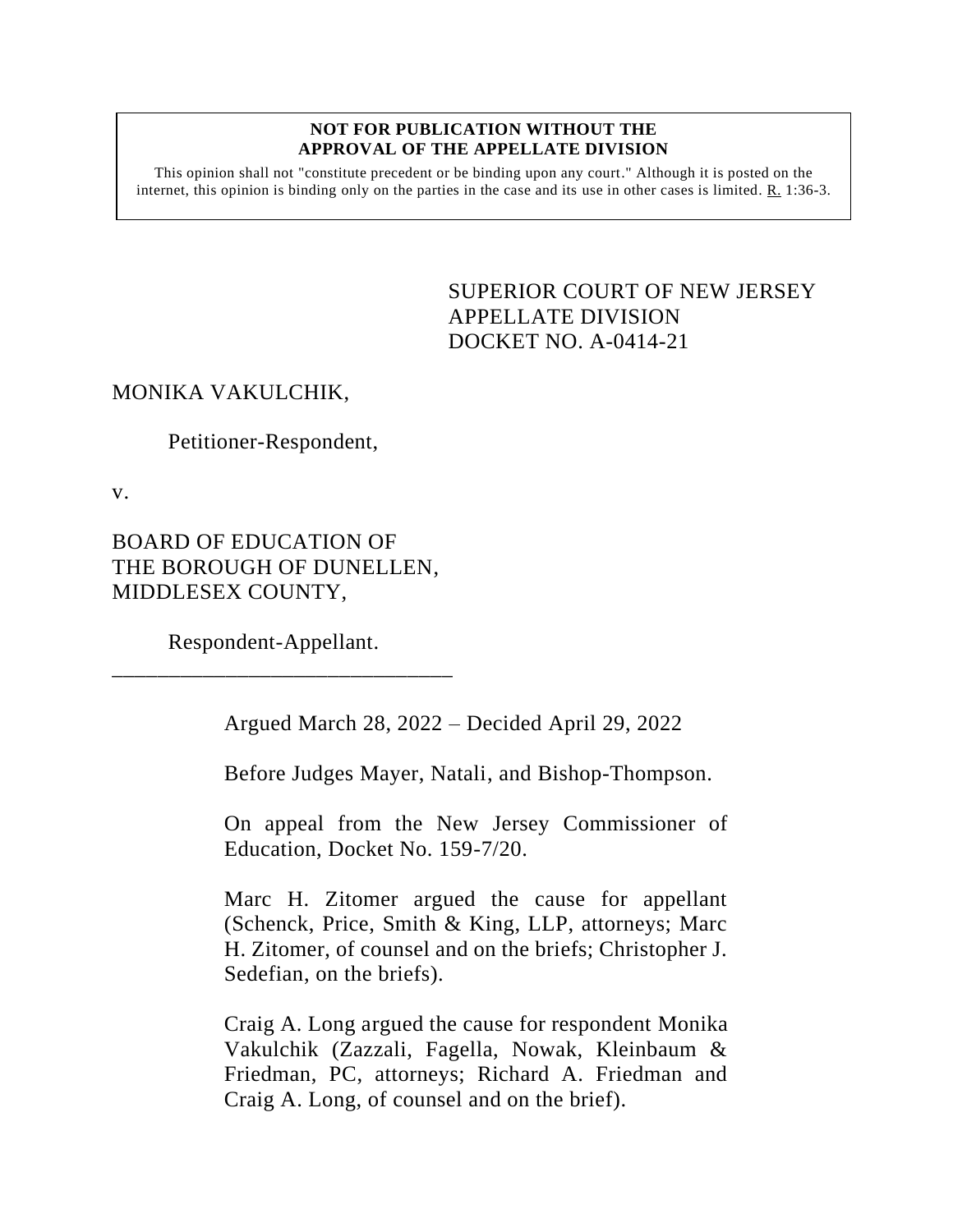Joshua P. Bohn, Deputy Attorney General, argued the cause for respondent Commissioner of Education (Matthew J. Platkin, Acting Attorney General, attorney; Donna Arons, Assistant Attorney General, of counsel; Laurie Fichera, Deputy Attorney General, on the brief).

## PER CURIAM

Respondent Board of Education of the Borough of Dunellen (the Board) appeals a final agency decision by the New Jersey Commissioner of Education (Commissioner) that ordered the Board to reinstate petitioner Monika Vakulchik to her former position as a speech pathologist. In doing so, the Commissioner rejected the decision of an Administrative Law Judge (ALJ) and instead concluded petitioner's reinstatement was required as the Board failed to provide her with proper notice of non-renewal under N.J.S.A. 18A:27-10. Before us, the Board contends the Commissioner improperly interpreted the statute in a restrictive manner and it substantially complied with N.J.S.A. 18A:22-10's notice requirements. We disagree and affirm the Commissioner's decision.

#### I.

We briefly recount the relevant facts as developed before the ALJ. Petitioner began her employment with the Board in October 2016, where she worked as a speech and language pathologist for elementary aged children. In her annual performance review for the 2019-2020 school year, petitioner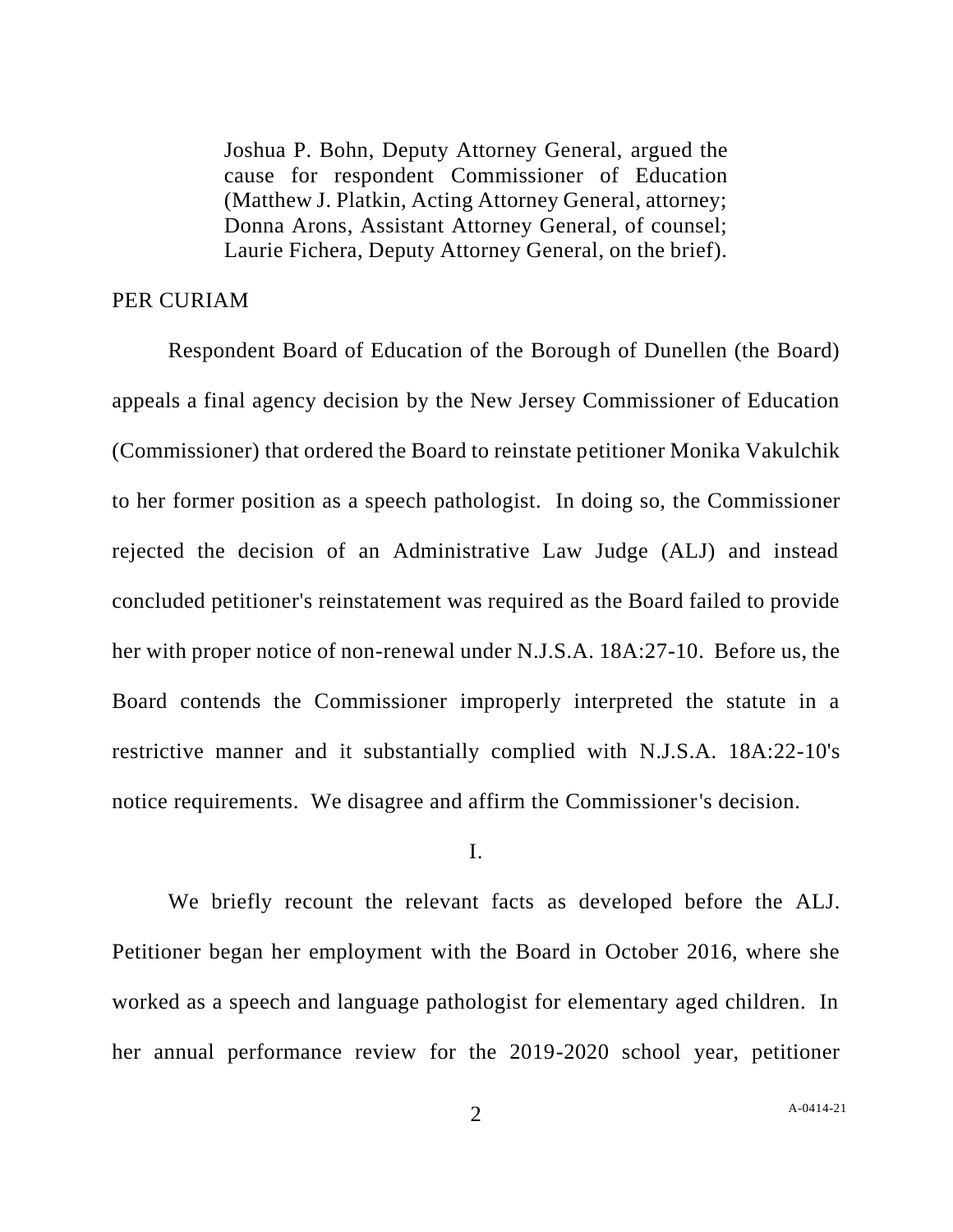received an average score of 3.33 over six domains, each with a possible score of 4.0. In her performance reviews from school years 2016-2017, 2017-2018, and 2018-2019, petitioner received scores of 3.33, 3.33, and 3.5, respectively.

On May 1, 2020, she was provided with her evaluation related to the 2019- 2020 school year. The evaluation recommended "[d]ismissal/[n]on-renewal" because petitioner "failed to make progress on a Corrective Action Plan, or . . . consistently perform[ed] below the established standards, or in a manner that is inconsistent with the school's mission and goal." Amanda Lamoglia, petitioner's supervisor and the Director of Special Services for Dunellen Schools, signed the evaluation and left the section titled "areas noted for improvement" blank.

On May 1, 2020, petitioner met with Lamoglia, the principal of her elementary school, together with a union representative, to discuss her evaluation. On that date, petitioner also formally responded and disputed the criticisms in the evaluation report.

On May 4, 2020, petitioner emailed Eugene Mosley, Superintendent of Dunellen Public Schools, copying members of the Board, and stated she had been notified on May 1, 2020 of "non-reemployment for the 2020-2021 school year –  $[degree her] \dots$  four summative evaluations of  $3.33 - 3.5$ ." In that email,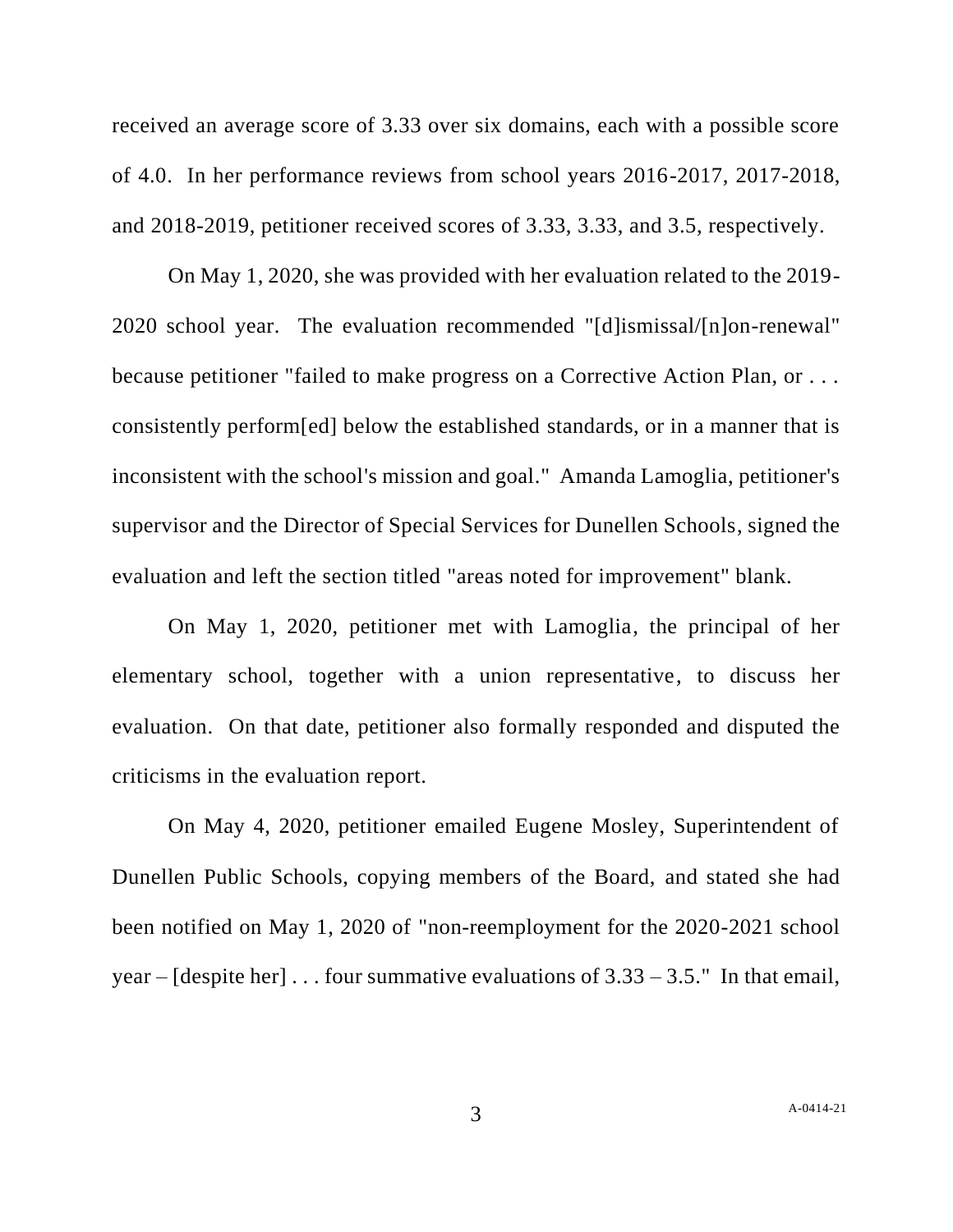she specifically requested a written statement of reasons supporting the nonrenewal decision.

On May 5, 2020, the Board voted on the Superintendent's recommendations for staff renewals for the following school year. Petitioner's name was excluded from the list of personnel to be renewed for the 2020-2021 school year.

On May 18, 2020, petitioner emailed all members of the Board and Superintendent Mosley and stated:

> Insofar as I have not received notice from the chief school administrator in accordance with N.J.S.A. 18A:27-10; 27-11 that employment for the succeeding school year will not be offered, I hereby accept your offer of employment.

Superintendent Mosley responded to petitioner's email that same day and disputed her claim that the Board renewed her employment. He stated that petitioner's communication evidenced her notice of nonrenewal and noted "this was well before the May 15, 2020 date set forth in the statute[s] . . . cited." He stressed that petitioner did "not have a contract for the 2020-2021 school year [based on the fact that her] name did not appear on the May 7, 2020 Board of Education meeting agenda renewal motions."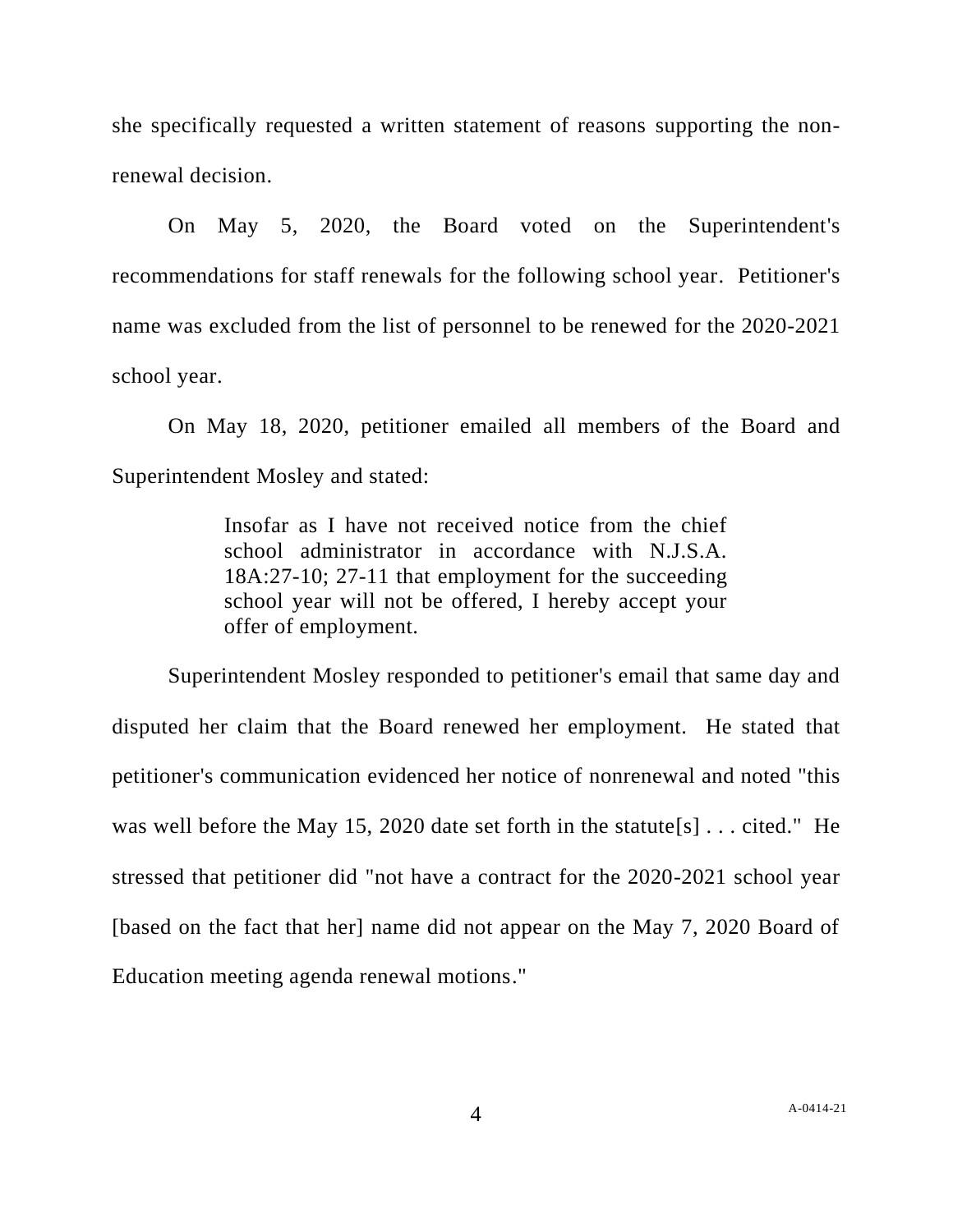On May 28, 2020, Superintendent Mosley responded further to petitioner's May 4, 2020 email by providing a statement of reasons for her nonrenewal. He stated his decision to terminate her employment was based upon "ongoing concerns about [her] professionalism which were shared with [petitioner] by . . . Lamoglia." He further explained that he was "exercising [his] right to seek a superior candidate for the position." Mosley also informed petitioner that she had a right to a  $Donaldson<sup>1</sup>$  hearing, which petitioner subsequently requested.

At the conclusion of that hearing, which consisted of only eight Board members, rather than the full nine due to a vacancy, four members voted in favor of renewing petitioner's employment and three opposed with one member abstaining. As a result, the Board informed petitioner that her non-renewal for the 2020-2021 school year "stands" and that her employment with Dunellen public schools would "end on June 30, 2020."

Petitioner thereafter filed a two-count petition of appeal with the Commissioner. In the first count, she alleged that the Board's non-compliance with notice requirements under N.J.S.A. 18A:27-10 should have resulted in the renewal of her employment contract for the 2020-2021 school year. In support,

<sup>&</sup>lt;sup>1</sup> Donaldson v. Bd. of Educ., 65 N.J. 236, 246 (1974).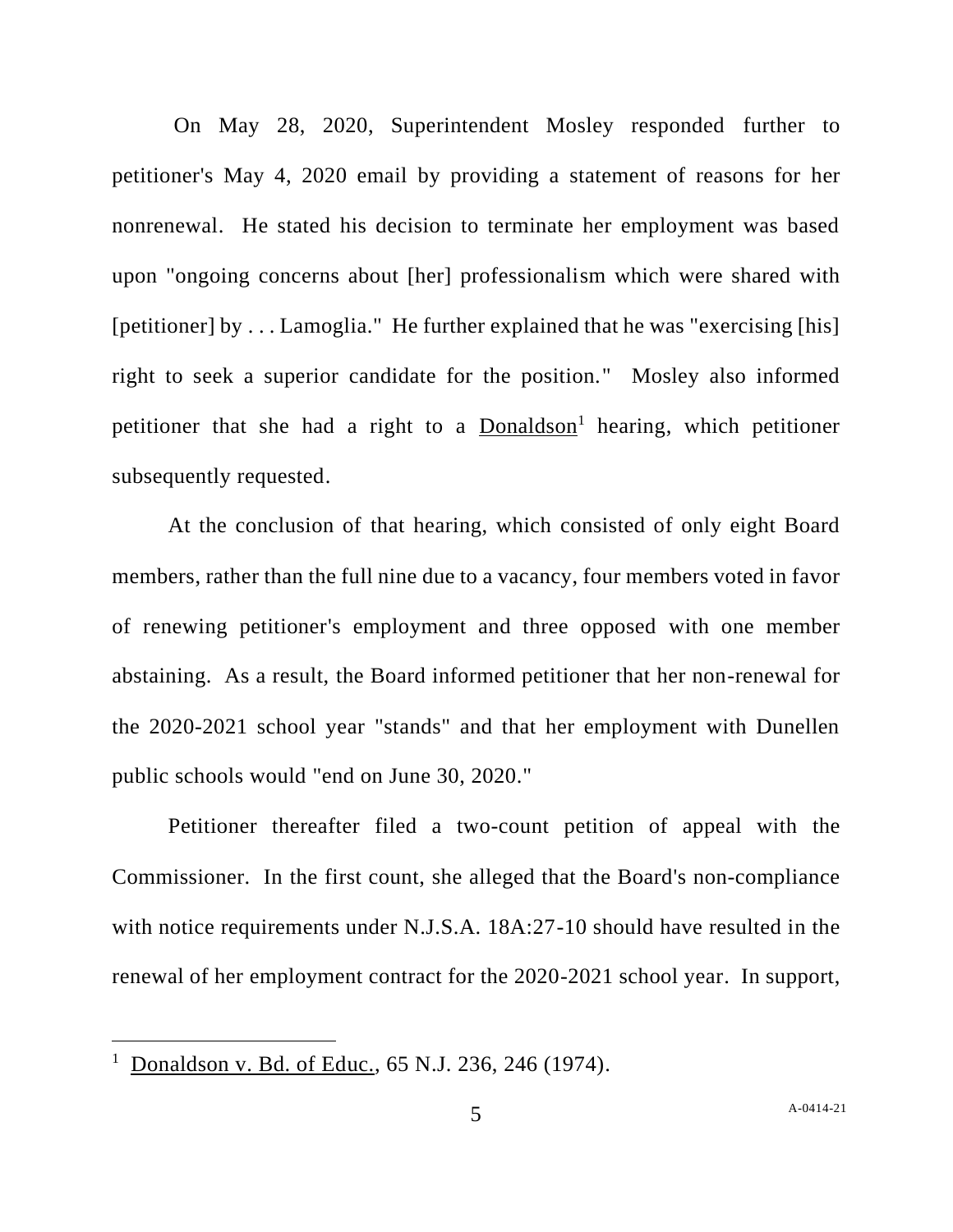she contended that her May 1, 2020 evaluation was signed by Lamoglia, the Director of Special Services, and not by Superintendent Mosley, and that the evaluation merely contained a "recommendation for non-renewal," which did not constitute written notice of non-renewal under N.J.S.A. 18A:27-10. She also alleged that the vote at the Donaldson hearing constituted binding action in favor of her re-employment because the abstention was the equivalent of an affirmative vote. $2$ 

The matter was then transmitted to the Office of Administrative Law as a contested case. The parties filed a joint stipulation of facts and cross-motions for summary decision pursuant to N.J.A.C. 1:1-12.5, which resulted in the ALJ entering summary decision for the Board.

In his written decision, the ALJ concluded petitioner was "unambiguously aware that she was being recommended for non-renewal to the Board." He acknowledged, however, that a plain language interpretation suggested that the requirements of N.J.S.A. 18A:27-10 had not been met, as petitioner received the May 1, 2020 evaluation, signed only by her supervisor, not the chief school

<sup>&</sup>lt;sup>2</sup> Petitioner also filed a separate action against the Board in the Superior Court. In her complaint, petitioner alleged workplace discrimination, hostile work environment, and retaliation in violation of the New Jersey Conscientious Employee Protection Act, N.J.S.A. 34:19-1 to -14, based primarily upon the same underlying facts at issue here.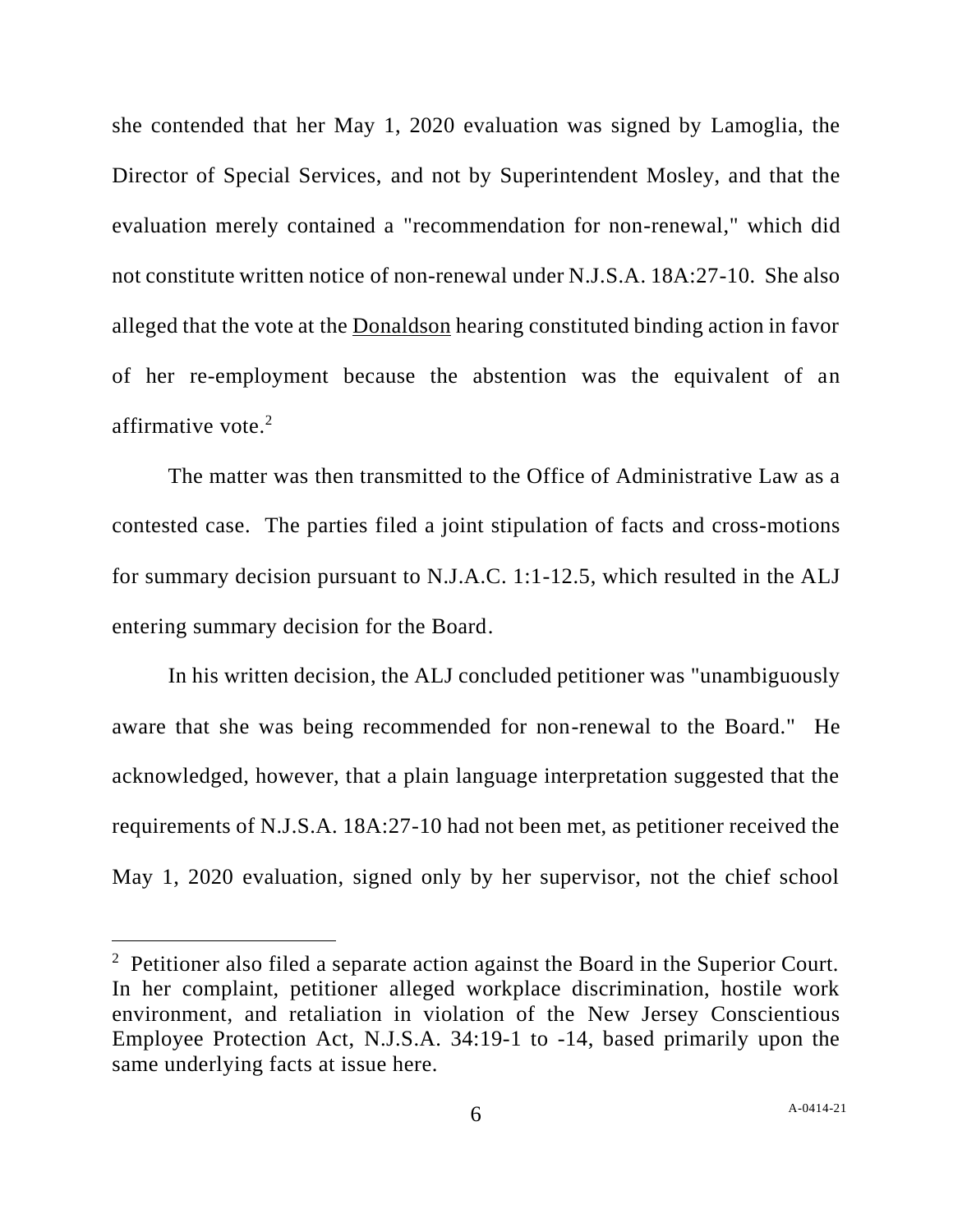administrator, and the written notice from Superintendent Mosley came on May 18, 2020, three days after the May 15, 2020 statutory deadline.

Despite the Board's failure to meet the technical notice requirements, the ALJ relied on Bernstein v. Board of Trustees of the Teachers' Pension and Annuity Fund, 151 N.J. Super. 71, 76 (App. Div. 1977) and concluded the Board substantially complied with N.J.S.A. 18A:27-10. He explained petitioner did not suffer any prejudice, and the Board "was in general compliance with the purpose of the statute." Further, the ALJ found petitioner's May 4, 2020 email established that she understood her contract would not be renewed and this amounted to sufficient notice under Nissman v. Board of Education, 272 N.J. Super. 373, 379 (App. Div. 1994).

As to the Board's vote, the judge concluded that N.J.S.A. 18A:27-2.1(b) clearly required a roll call majority vote of the full membership of the Board for renewal of employment contracts. Even though the statute allows the employee a right to an "informal appearance before the board" to "convince the members of the board to offer reemployment," he concluded such an opportunity did not indicate a Legislative intent "that anything less than a majority vote by the full membership would be sufficient" for reemployment.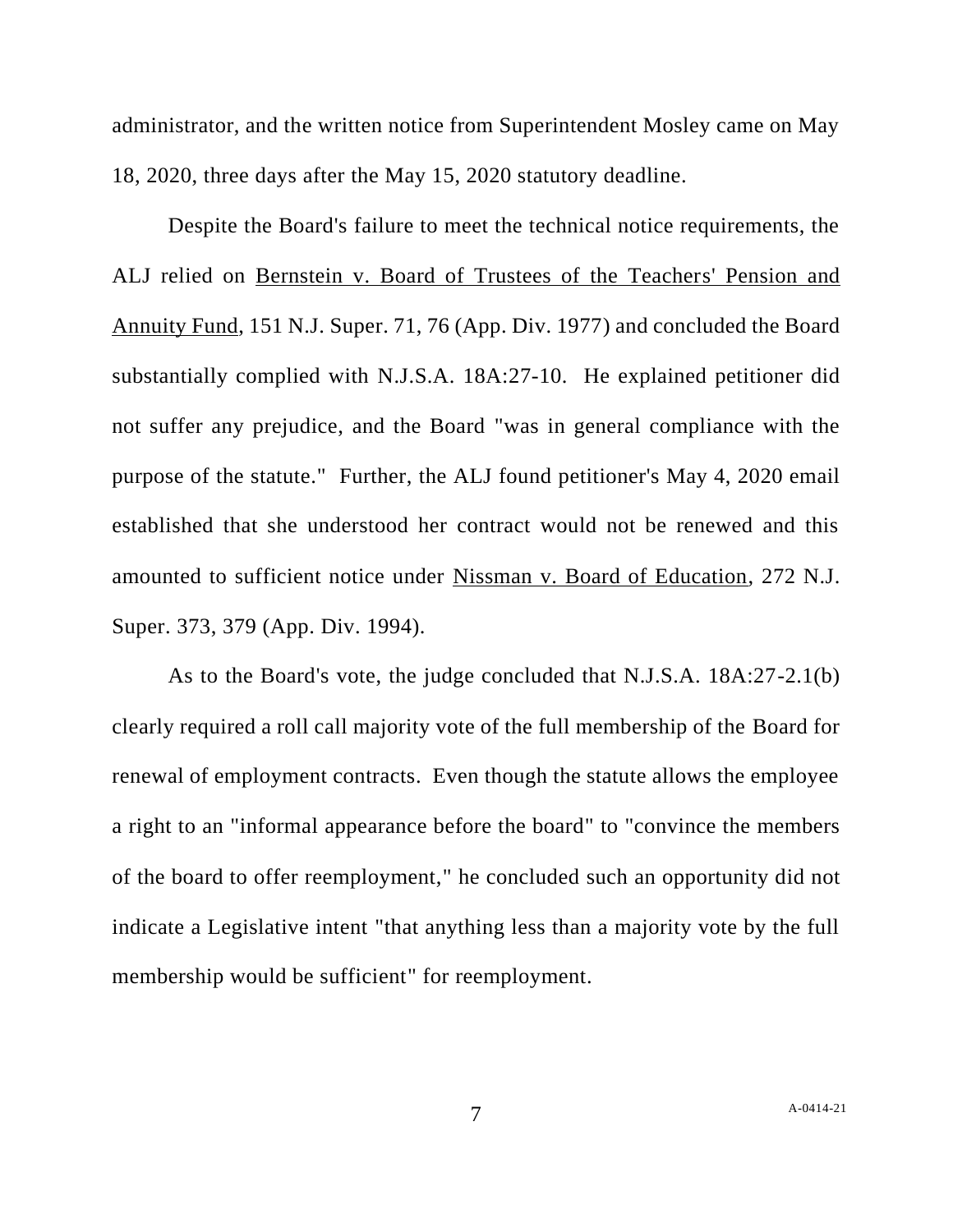As noted, the Commissioner rejected the ALJ's decision, and in a September 16, 2021 final determination granted summary decision in favor of petitioner. The Commissioner found that the summative report and accompanying meeting with petitioner did not comply with the statutory demands of N.J.S.A. 18A:27-10, as that statute clearly requires "written notice from the superintendent," which the Board did not provide. The Commissioner therefore did not reach the issue of whether the Board's vote following petitioner's Donaldson hearing was effective and directed the Board to "reinstate petitioner to her position and to pay to petitioner the salary to which she would have been entitled during the 2020-2021 school year."

The Commissioner also disagreed with the ALJ's finding that the Board substantially complied with the requirements of N.J.S.A. 18A:27-10, because it did not provide a "reasonable explanation why there was not a strict compliance with the statute." Rather, the Commissioner explained that the Board only provided a "conclusory assertion in its reply to petitioner's exceptions that it would be 'illogical' to provide written notice to petitioner when she already was apparently aware of the non-renewal." The Commissioner rejected the ALJ's reasoning on this point explaining that the Board was "not permitted to introduce new evidence in its reply to petitioner's exceptions [that is] unsupported by any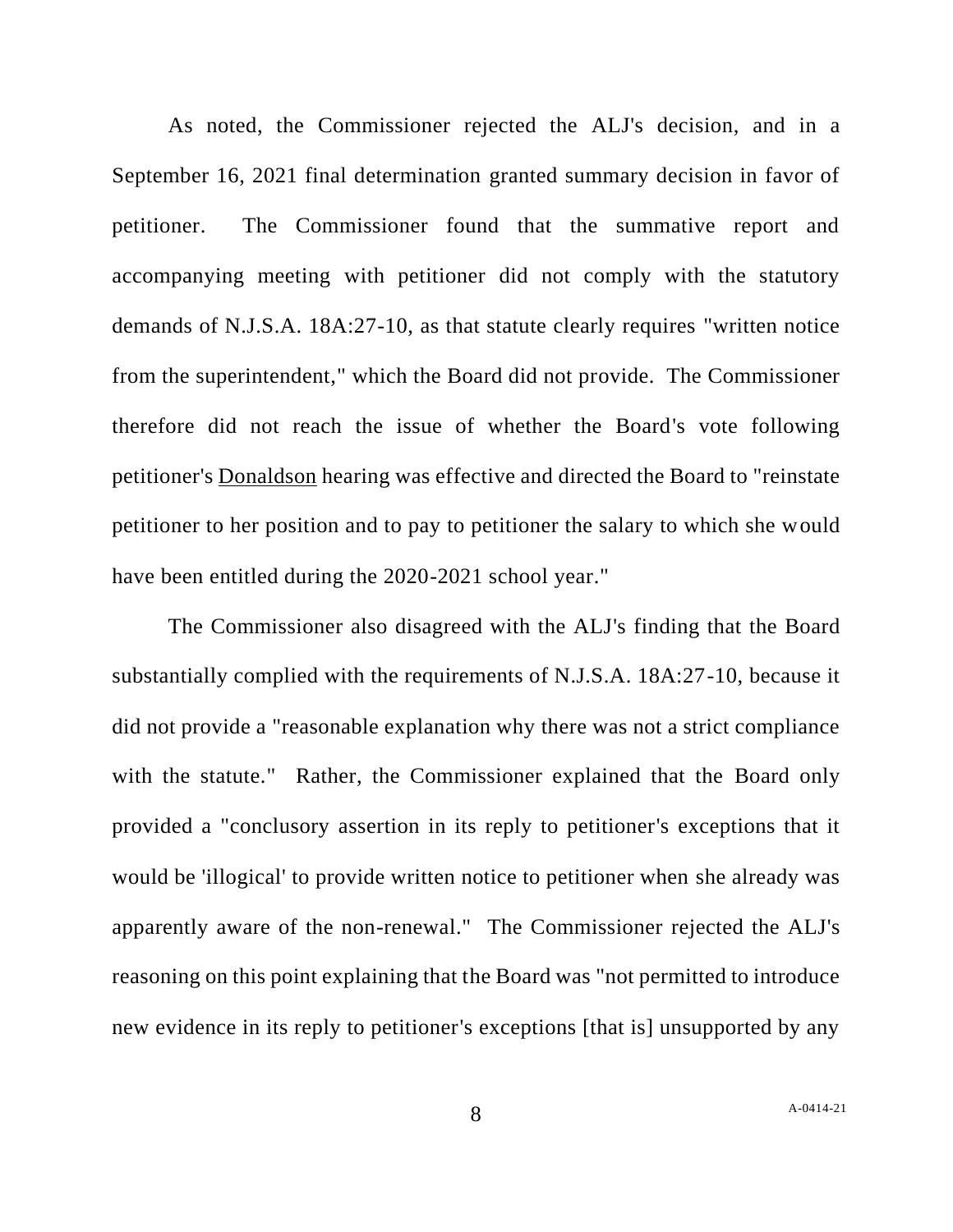documentation, testimony, certification or affidavit." The Commissioner concluded that "petitioner's [own] characterization of the recommendation in her evaluation as a notice of non-renewal is not the determining factor for whether that notice was sufficient."

After the Board appealed, it requested that the Commissioner stay his decision, which the Commissioner denied, after concluding the Board had not satisfied the four-prong test enumerated in Crowe v. DeGioia, 90 N.J. 126 (1982). The Board appealed the Commissioner's denial and we granted the Board's application "on the condition that [petitioner] continue to be paid her usual salary," and further ordered that this appeal be accelerated.

Before us, the Board raises two primary points. It first contends the Commissioner erred in restrictively interpreting N.J.S.A. 18A:27-10, effectively "plac[ing] form over substance." Second, the Board argues the Commissioner mistakenly determined it failed to substantially comply with that statute's notice requirements. The Board also stresses that unless the Commissioner's decision is reversed, it may be required to retain petitioner, who will wrongfully acquire tenure status as a result.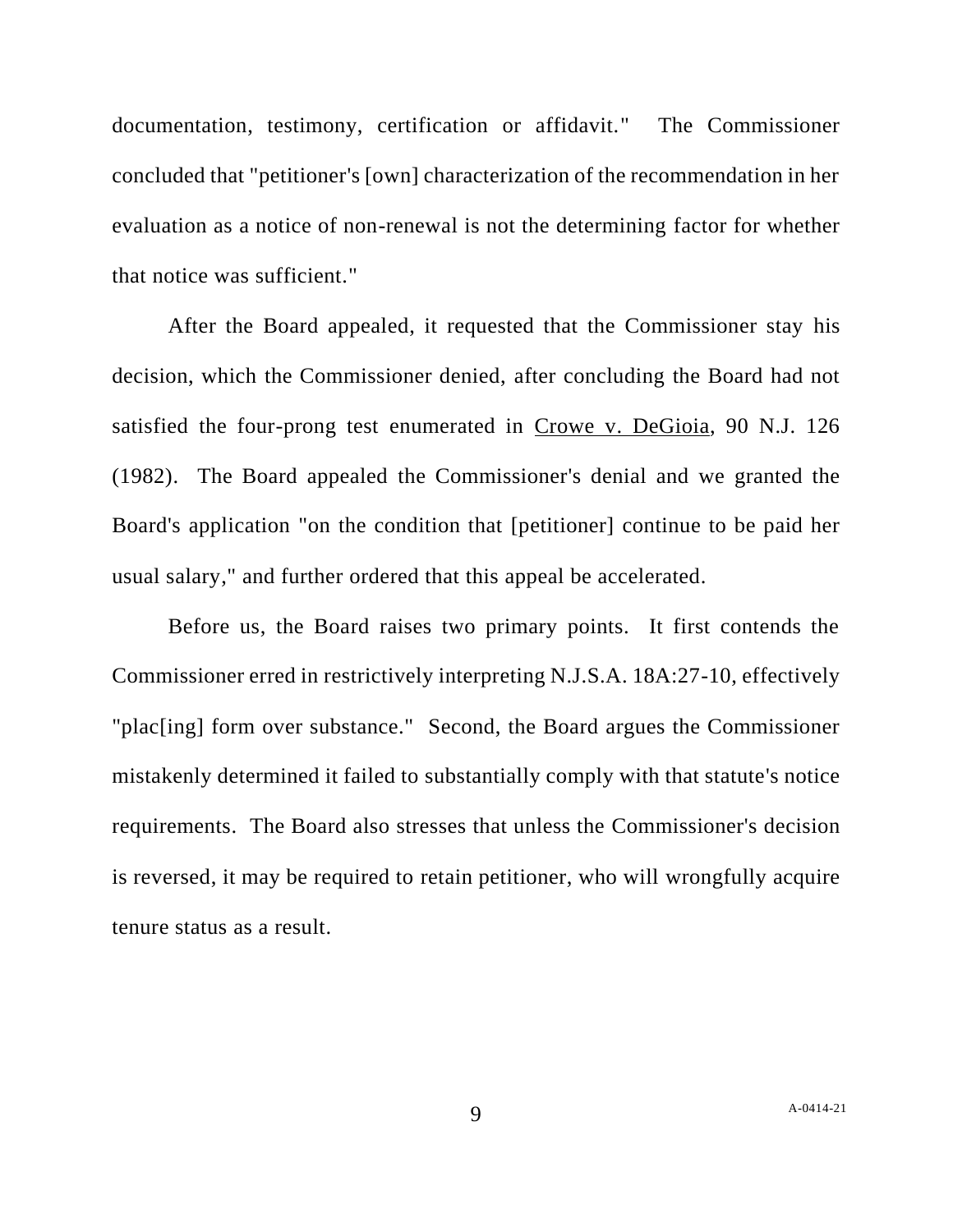II.

Turning to the Board's first point, we discern no error in the Commissioner's determination that the Board failed to comply with the notice requirements of N.J.S.A. 18A:27-10. In doing so, we reject the Board's argument that petitioner's apparent belief she would not be renewed somehow relieved the Superintendent of providing petitioner with timely notice of her non-renewal.

"Our review of administrative agency action is limited[,]" Russo v. Board of Trustees, Police & Firemen's Retirement System, 206 N.J. 14, 27 (2011), but "we cannot be relegated to a mere rubber-stamp of agency action." Williams v. Dep't of Corr., 330 N.J. Super. 197, 204 (App. Div. 2000). Rather, we engage in a careful and principled examination of the agency's findings. Ibid.

A reviewing "court ordinarily should not disturb an administrative agency's determinations or findings unless there is a clear showing that (1) the agency did not follow the law; (2) the decision was arbitrary, capricious, or unreasonable; or (3) the decision was not supported by substantial evidence." In re Virtua-West Jersey Hosp. Voorhees for a Certificate of Need, 194 N.J. 413, 422 (2008). "The burden of demonstrating that the agency's action was arbitrary, capricious or unreasonable rests upon the [party] challenging the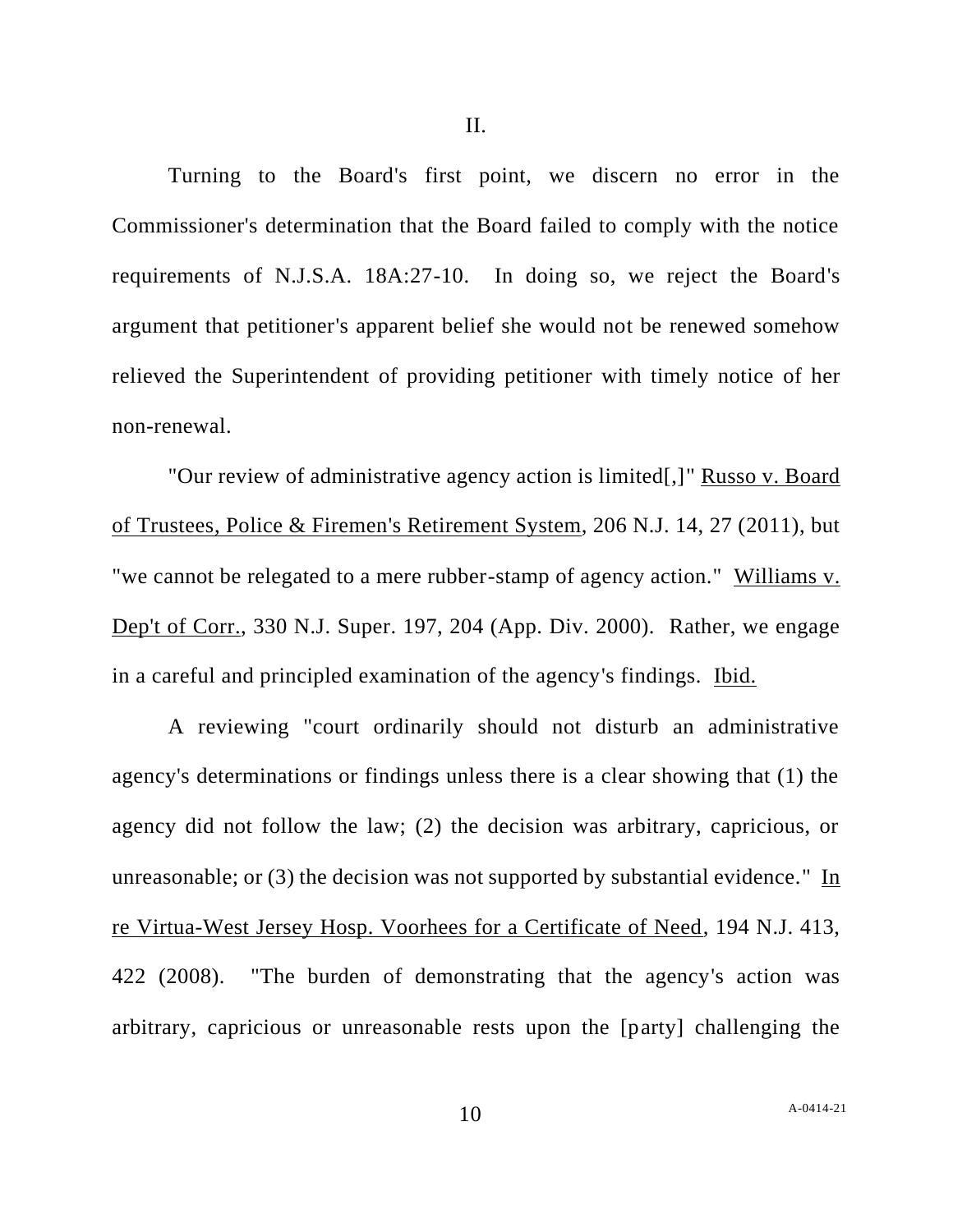administrative action." In re Arenas, 385 N.J. Super. 440, 443-44 (App. Div. 2006).

"Where the issue is one of law, the Commissioner's . . . decision do[es] not carry a presumption of validity and it is for this court to decide whether those decisions are in accord with the law." Parsippany-Troy Hills Educ. Ass'n v. Bd. of Educ., 188 N.J. Super. 161, 165 (App. Div. 1983). Nevertheless, in doing so "[c]ourts afford an agency 'great deference' in reviewing its 'interpretation of statutes within its scope of authority and its adoption of rules implementing' the laws for which it is responsible." N.J. Ass'n of Sch. Adm'rs v. Schundler, 211 N.J. 535, 549 (2012) (quoting N.J. Soc'y for Prevention of Cruelty to Animals v. N.J. Dep't of Agric., 196 N.J. 366, 385 (2008)). "That approach reflects the specialized expertise agencies possess to enact technical regulations and evaluate issues that rulemaking invites." Ibid.

Thus, we will reverse an agency's determination only if it is "plainly unreasonable and violates express or implied legislative direction[,]" that is, if it "gives 'a statute any greater effect than is permitted by the statutory language[,]  $\ldots$  alter[s] the terms of a legislative enactment[,]  $\ldots$  frustrate[s] the policy embodied in the statute . . . [or] is plainly at odds with the statute."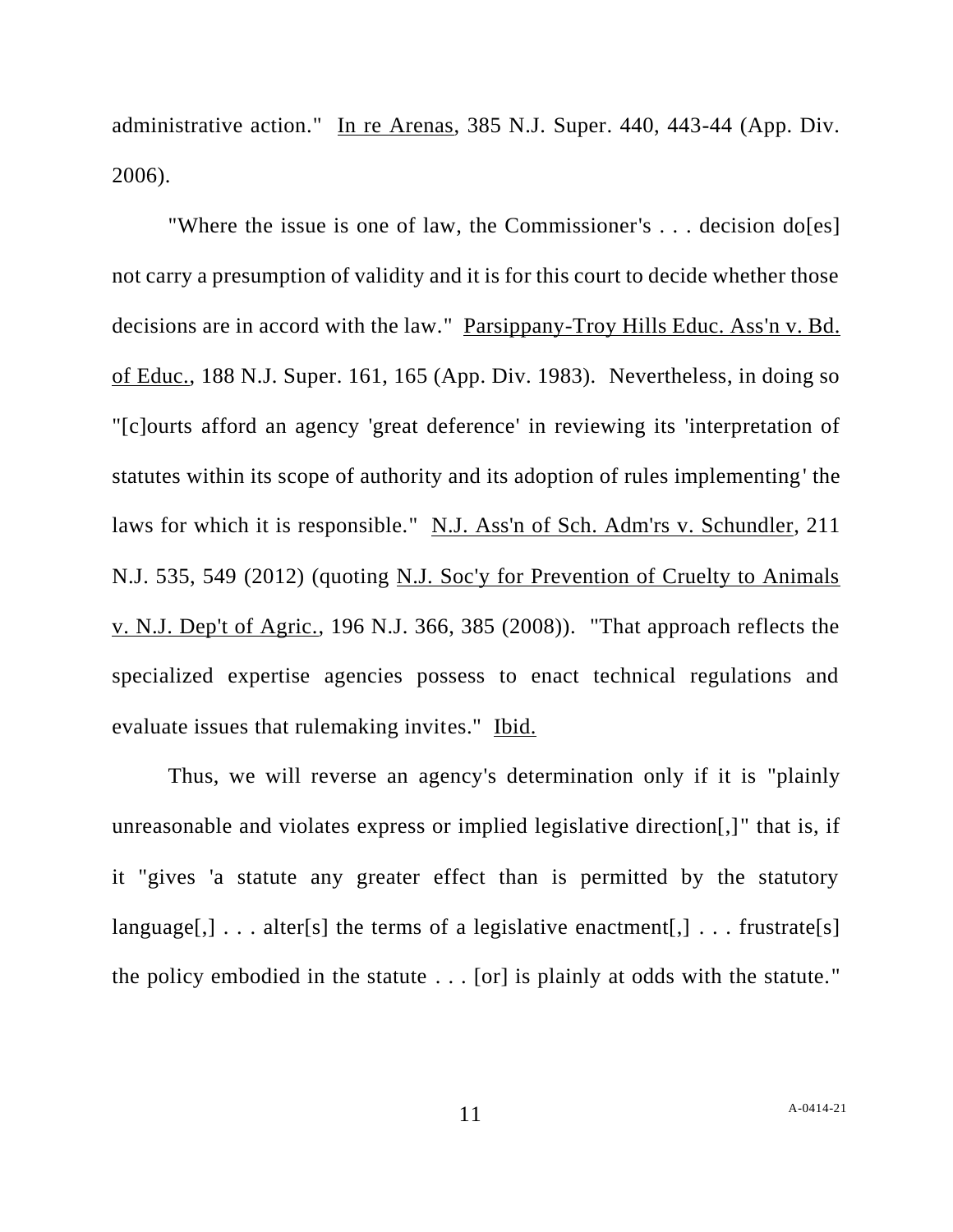Patel v. N.J. Motor Vehicle Comm'n, 200 N.J. 413, 420 (2009) (quoting T.H. v. Div. of Developmental Disabilities, 189 N.J. 478, 491 (2007)).

 Finally, when considering mixed questions of law and fact, we defer to the agency's supported factual findings, but review de novo the application of any legal rules to such factual findings. See Campbell v. N.J. Racing Comm'n, 169 N.J. 579, 588 (2001) ("When resolution of a legal question turns on factual issues within the special province of an administrative agency, those mixed questions of law and fact are to be resolved based on the agency's fact finding."). Based on the aforementioned authority, we have reviewed the Commissioner's final decision, including its application of facts to the law, under the de novo standard of review and conclude its decision was entirely consistent with applicable law.

New Jersey boards of education are vested with understandably broad authority to appoint, transfer or remove an employee "upon the recommendation of the chief school administrator and by a recorded roll call majority vote of the full membership of the board." N.J.S.A. 18A:27-4.1(a). The statute also provides that "[a] nontenured officer or employee who is not recommended for renewal by the chief school administrator shall be deemed nonrenewed," and requires the chief school administrator to first notify the board of his or her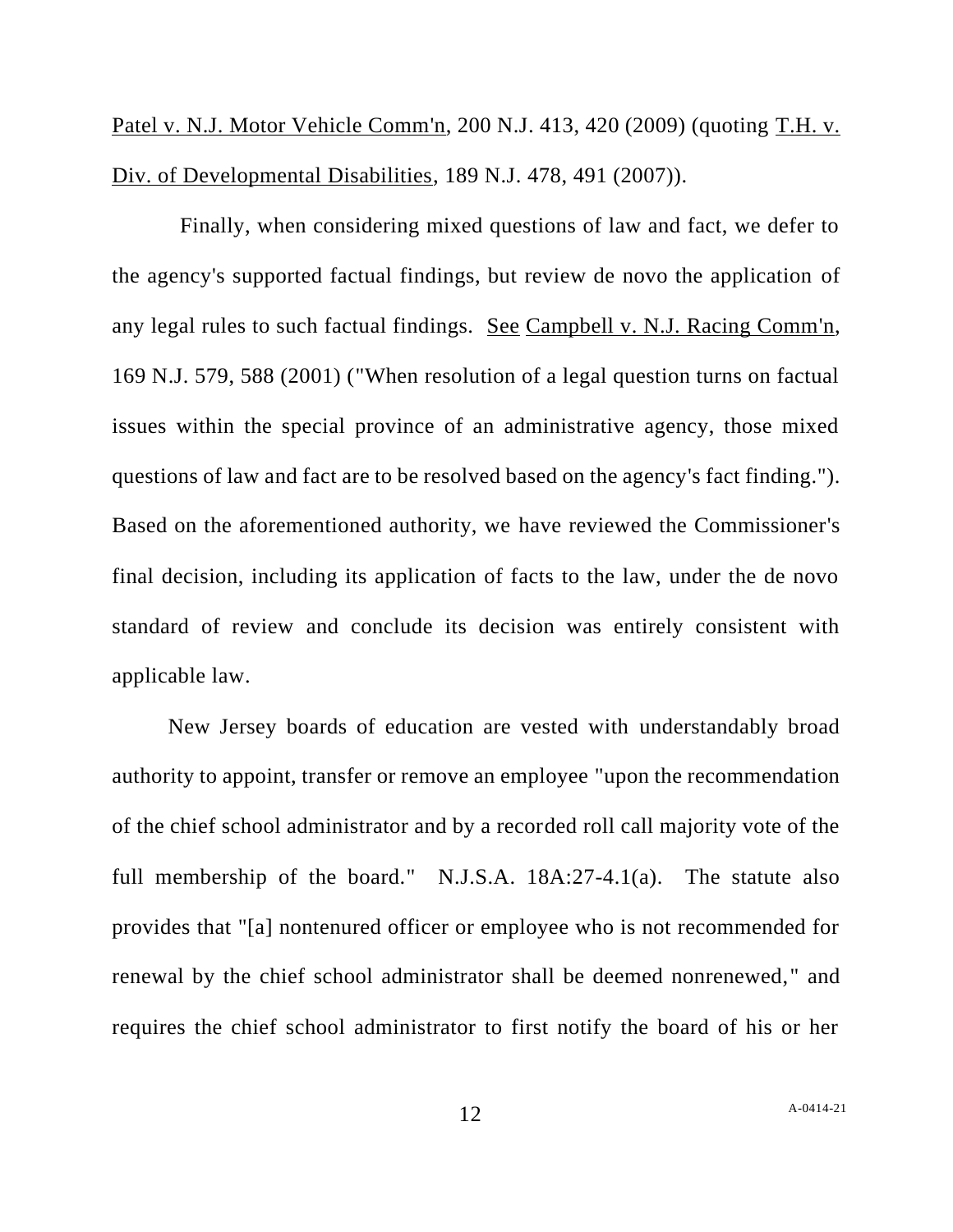recommendation and reasoning before notifying the employee. N.J.S.A. 18A:27-4.1(b).

With respect to removal, N.J.S.A. 18A:27-10 establishes a May 15th deadline by which boards of education must offer written contracts of employment to certain non-tenured teaching staff or provide them with notice they will not be rehired. The statute provides:

> On or before May 15 in each year, each nontenured teaching staff member continuously employed by a board of education since the preceding September 30 shall receive either

> a. A written offer of a contract for employment from the board of education for the next succeeding year providing for at least the same terms and conditions of employment but with such increases in salary as may be required by law or policies of the board of education, or

> b. A written notice from the chief school administrator that such employment will not be offered.<sup>3</sup>

[N.J.S.A. 18A:27-10.]

Any employee who receives notice of nonrenewal may request, within

fifteen days, a written statement of reasons for this decision. N.J.S.A. 18A:27-

<sup>&</sup>lt;sup>3</sup> Under N.J.A.C.  $6A:10-1.2$ . "chief school administrator" is defined as "the superintendent of schools or the administrative principal if there is no superintendent."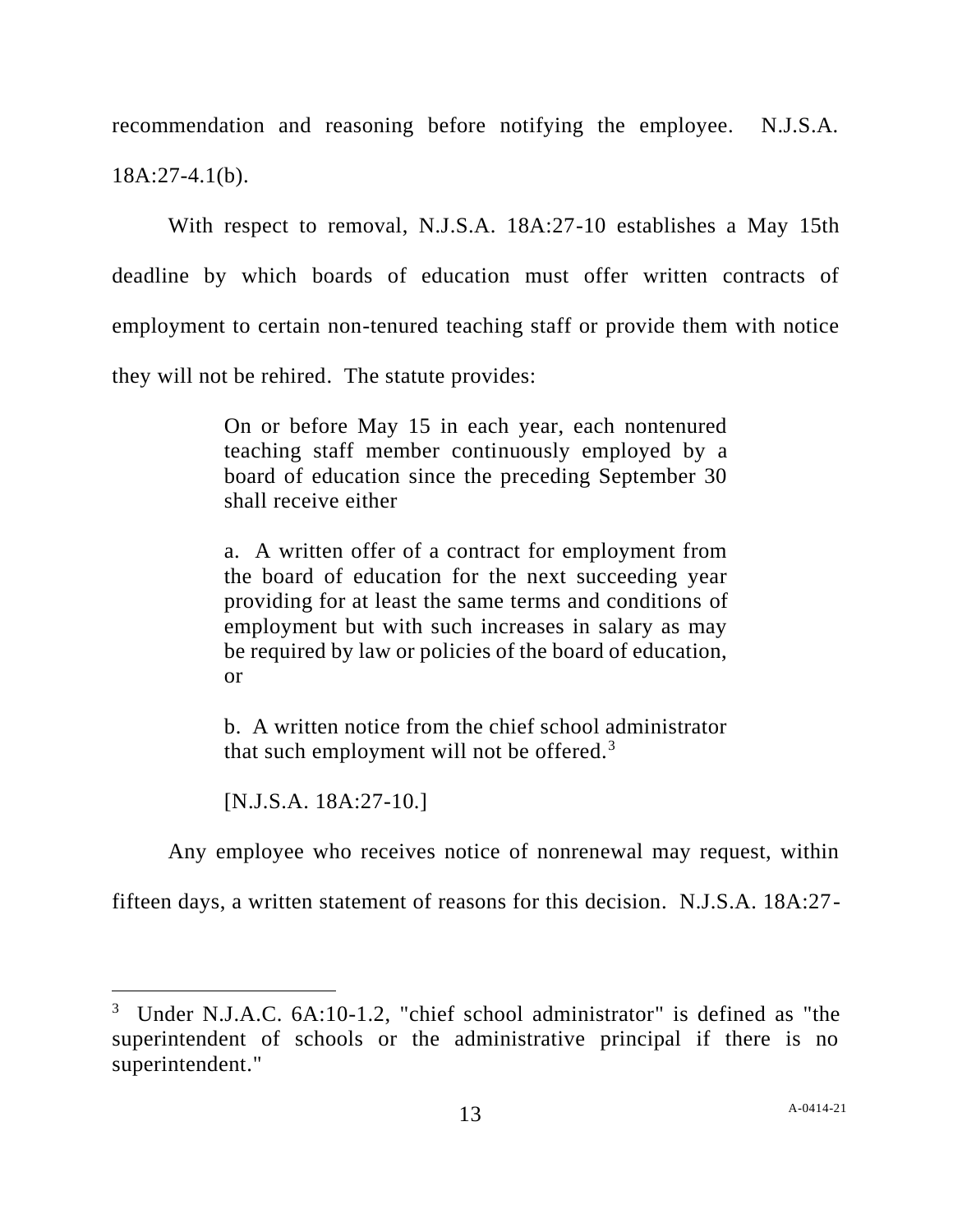3.2. The statement of reasons is due to the non-renewed employee within thirty days of the request. Ibid. The employee also has the right to an informal appearance before the board, where he or she may argue that the board should offer reemployment. N.J.S.A. 18A:27-4.1(b).

Under N.J.S.A. 18A:27-11, where a school board fails to give a nontenured employee timely notice of termination, as occurred here, that board "shall be deemed to have offered to that teaching staff member continued employment for the next succeeding school year upon the same terms and conditions but with such increases in salary as may be required by law or policies of the board of education." N.J.S.A. 18A:27-11.

The Commissioner's decision was entirely consistent with the statutory scheme regarding the renewal of a teacher's employment. First, it is not disputed that the chief school administrator—here, Superintendent Mosley—did not provide petitioner with formal written notice by May 15th. Instead, petitioner received notice from the Superintendent on May 18th, three days after the statutory deadline.

Second, we find no error in the Commissioner's decision that the Board failed to comply with its clear and simple notice obligation by sending a teacher a performance evaluation conducted by her superior and not signed by the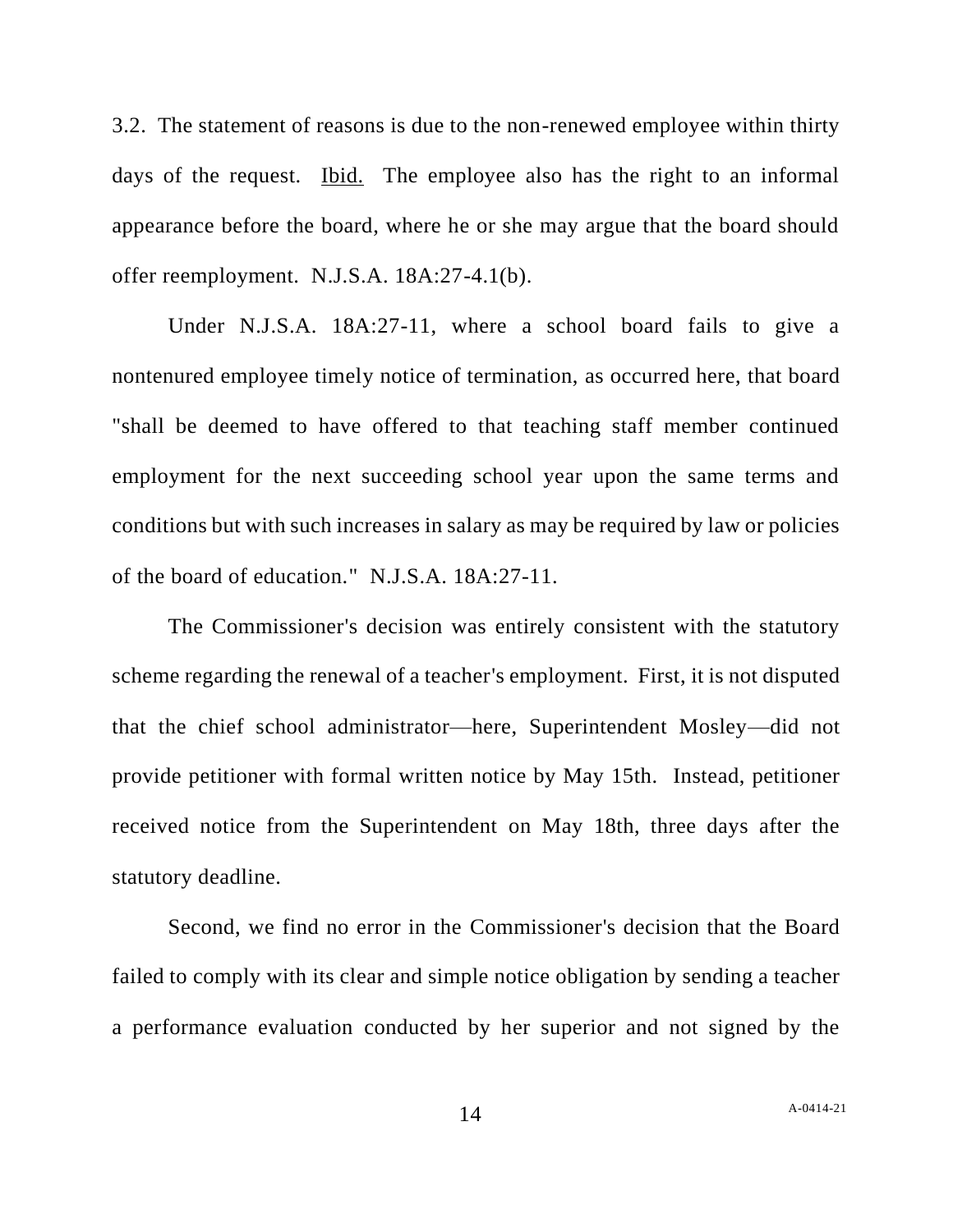Superintendent. Such an interpretation of N.J.S.A. 18A:27-10 by the Commissioner certainly does not "[provide] greater effect than . . . permitted by the statutory language," alter its terms, "frustrate[] the policy embodied in the statute," nor is it otherwise "at odds with the statute." Patel, 200 N.J. at 420 (quoting T.H., 189 N.J. at 491). Rather, the Commissioner's decision is consistent with the text and purpose of N.J.S.A. 18A:27-10, which requires timely notice of the important renewal decision by the chief school administrator, not a subordinate, so that an affected employee can make informed decisions regarding future employment, including the ability to request a hearing under N.J.S.A. 18A:27-4.1.

### III.

In its second point, the Board maintains it substantially complied with the underlying purpose of N.J.S.A. 18A:27-10, despite its failure to "strictly comply with the technical language of the statute." The Board argues petitioner received "timely and adequate notice" that her contract would not be renewed for the following school year when she received the adverse recommendation in her summative report. It further contends her understanding of the nonrenewal was evident from her email to the Board and subsequent request for a statement of reasons. We disagree and conclude the Commissioner correctly rejected the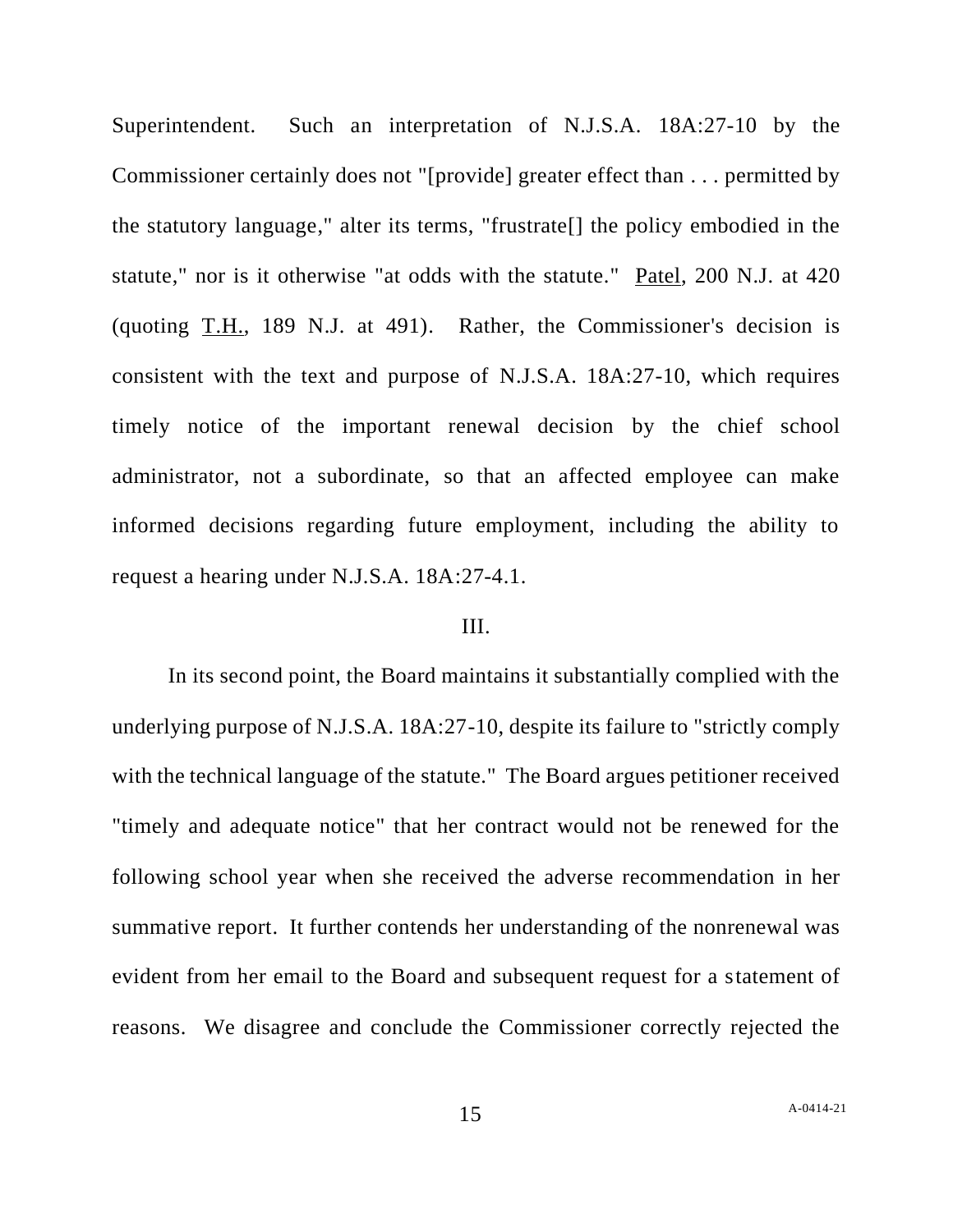ALJ's determination that the Board substantially complied with N.J.S.A. 18A:27-10.

Substantial compliance is an equitable doctrine "utilized to avoid the harsh consequences that flow from technically inadequate actions that nonetheless meet a statute's underlying purpose." Cnty. of Hudson v. State, Dept. of Corr., 208 N.J. 1, 21 (2011) (quoting Galik v. Clara Maass Med. Cent., 167 N.J. 341, 352 (2001)). A party seeking to apply the substantial-compliance doctrine must demonstrate they took "a series of steps . . . to comply with the statute involved," Galik, 167 N.J. at 353 (quoting Bernstein, 151 N.J. Super. at 76-77 (App. Div. 1977)), and "those steps achieved the statute's purpose, as for example, providing notice," County of Hudson, 208 N.J. at 22. Substantial compliance applies only if the other party is not prejudiced, ibid., and there is "a reasonable explanation why there was not a strict compliance with the statute," Bernstein, 151 N.J. Super. at 77.

The record amply supports the Commissioner's determination that the Board failed to establish that it took any steps to comply with N.J.S.A. 18A:27- 10. In reaching this conclusion, the Commissioner rejected the Board's argument, which it reprises before us, that its non-renewal recommendation as contained in petitioner's evaluation and communicated to petitioner at the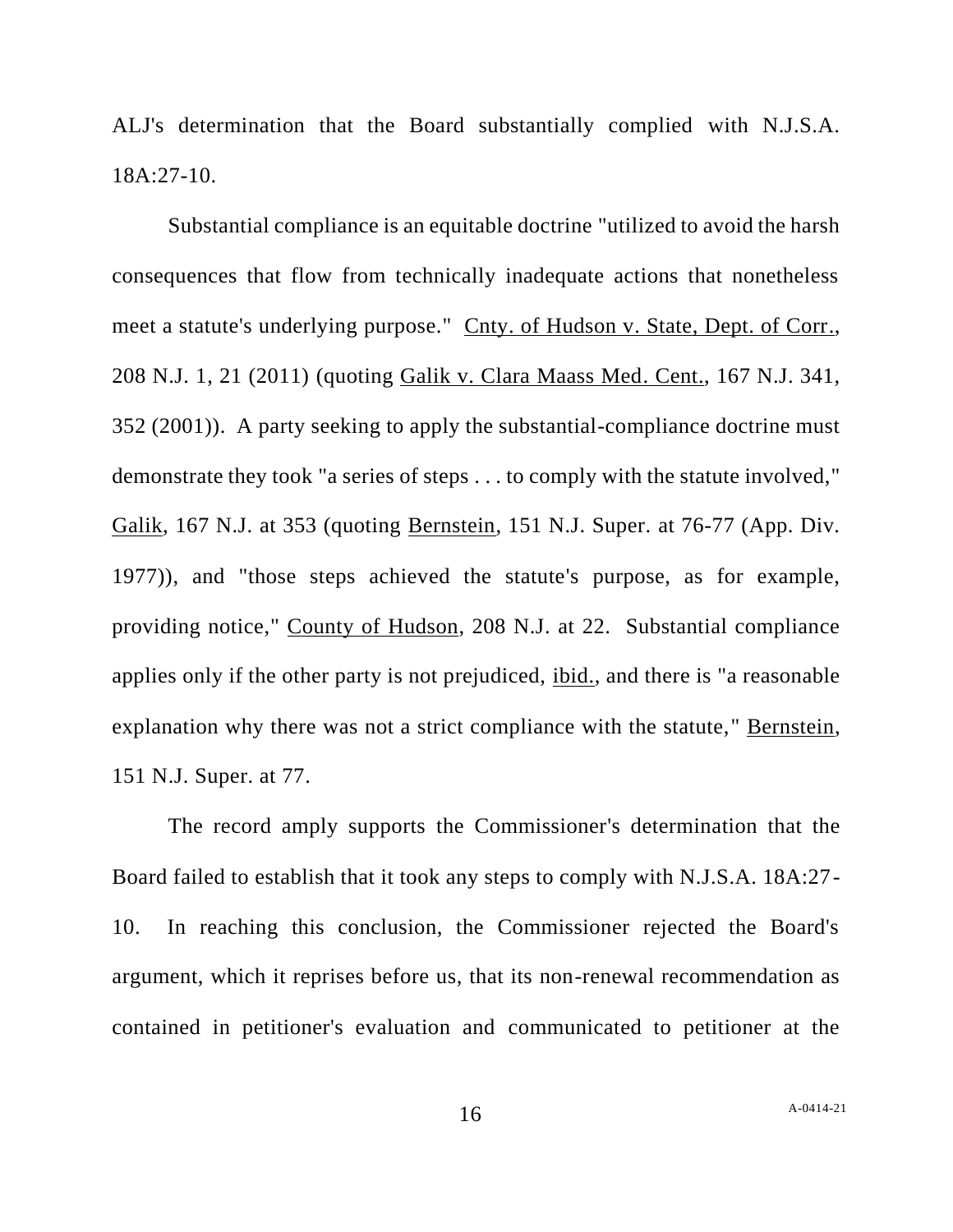subsequent meeting, constituted sufficient steps to comply with the statute. We therefore find no error in the Commissioner's decision that when interpreting N.J.S.A. 18A:27-10, such comments in a summative evaluation or email do not comply with the statute's notice requirements as they are unrelated to the statute's purpose, which requires written notification of non-renewal to be made by the Superintendent and not other Board employees in the context of a yearly evaluation.

In addition, we discern no error in the Commissioner's finding that the Board failed to provide a reasonable explanation regarding its non-compliance with the statute. As the Commissioner noted, it was not until the Board filed its reply to petitioner's exceptions before the ALJ that it even addressed the issue and did so with a conclusory explanation that it failed to act before May 15th because it would have been "illogical" to do so as petitioner was already aware of her non-renewal.

We agree that the record is devoid of any competent proofs that the Board took any action before the May 15, 2020 statutory deadline or that it failed to do so because it believed compliance was excused based on petitioner's belief that her contract would not be renewed. As the record reflects, the Board neglected to provide any formal notice after petitioner wrote to Superintendent Mosley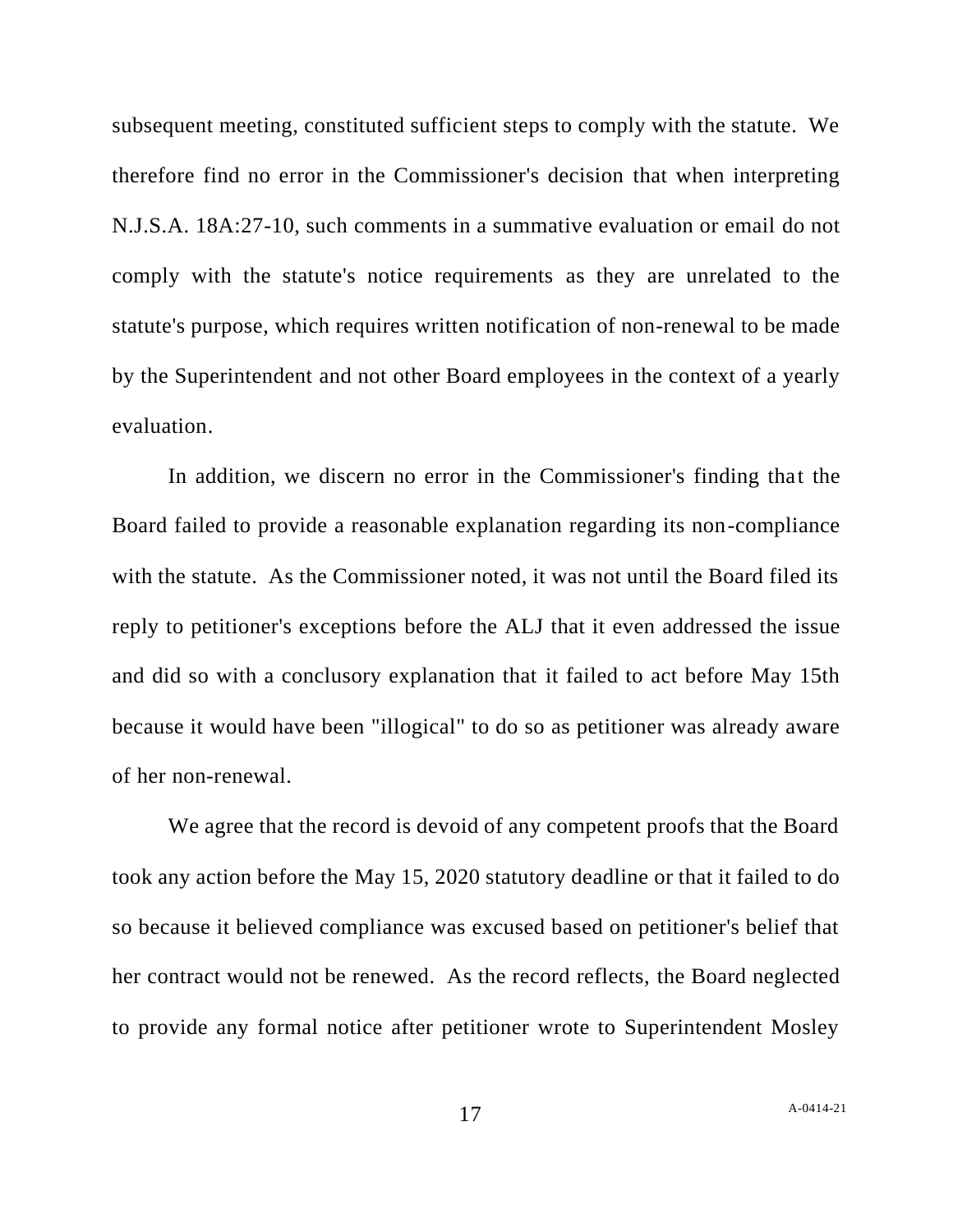eleven days prior to the May 15th deadline and although Superintendent Mosley's May 18th and 28th communications provided petitioner with clear notice that her contract would terminate on June 30, 2020, both emails came after the May 15, 2020 deadline. Moreover, as noted, the fact that petitioner's supervisor recommended her non-renewal is simply not what is required under the statue. As the Commissioner stated, there would have been nothing "'illogical' for the Board to follow [petitioner's] evaluation with a formal notification that provided definitive information and was compliant with the statute."

Nor are we satisfied that the record supports the Board's argument that its actions evidenced compliance with the statute's purpose. To allow notice only by way of a recommendation from an employee's supervisor subverts the additional statutory requirement that notice be provided from the "chief school administrator." In this regard, by its terms, N.J.S.A. 18A:27-4.1(b) provides, inter alia, that a board may renew an employee's contract "only" if the chief school administrator so recommends. Jackson Twp. Bd. of Educ. v. Jackson Educ. Ass'n ex rel. Scelba, 334 N.J. Super. 162, 171-172 (App. Div. 2000).

As to the Board's obligation to provide petitioner with reasonable notice of her rights and any prejudice that may have visited upon her, we note again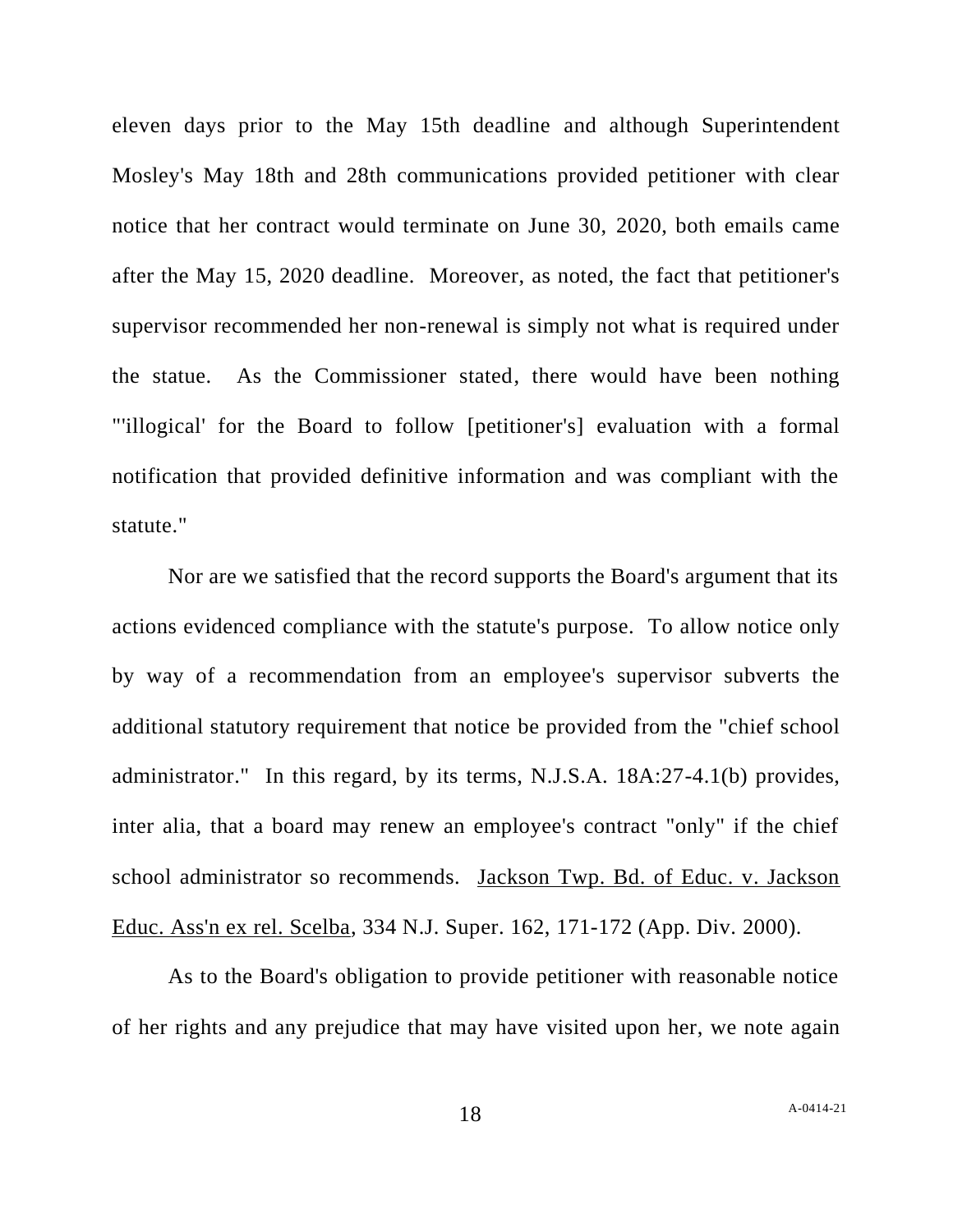that the Board conceded before the ALJ it did not technically comply with the notice provisions of N.J.S.A. 18A:27-10. As the Commissioner explained "there is no comparable case history, nor anything in the notice statute, that suggests that petitioner's knowledge is in any way relevant to whether the Board has met its burden of providing notice."

Although petitioner ultimately learned of her non-renewal and was afforded a Donaldson hearing, her employment status was made unclear, albeit for a short period, by the failure to provide timely notice. In any event, even if we were to conclude that petitioner was not prejudiced by the Board's dilatory actions, we find no error in the Commissioner's decision that the Board failed to substantially comply with N.J.S.A. 18A:27-10 based on the reasoning contained in the final decision.

In support of many of its arguments, the Board has relied upon a series of unpublished opinions that we deem unpersuasive for two reasons. First, those cases are non-binding and of no precedential value. See R. 1:36-3. Second, all the cases cited are factually distinguishable. By way of example only, one of the cases relied upon by the Board addressed the interpretation of N.J.A.C. 6A:10A-2.3, which relates to a board's requirement to provide notice regarding the retention of private pre-school providers. In that matter, unlike here, the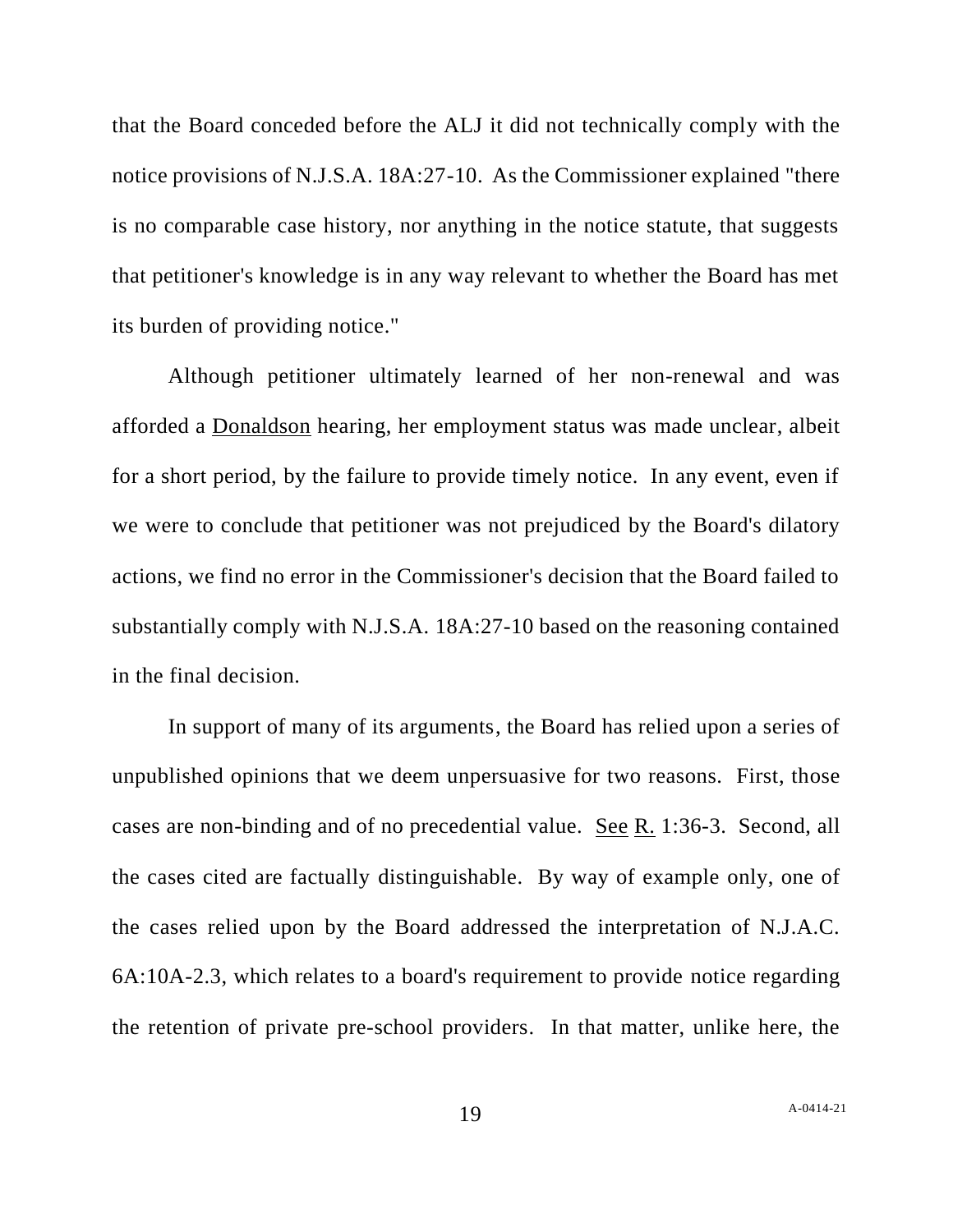board provided timely notice but failed to provide the reasons for the nonrenewal.

We also reject defendant's reliance on Nissman, 272 N.J. Super. at 379, for the proposition that a "petitioner [who] knew or should have known that she was not going to be offered a new contract for the following academic year" was provided sufficient notice under N.J.S.A. 18A:27-10. That case involved a tenure dispute and the effect of a State Board of Education regulation, N.J.A.C. 6:24-1.2(c), which barred challenges to a local board's order unless the challenge was filed within ninety days of receipt of the order.

The central issue in Nissman was whether a communication from the board constituted a "final action," triggering the ninety-day notice requirement. In that context, we concluded that a specific resolution constituted the board's final action for purposes of any challenge and stated petitioner "knew or should have known that she was not going to be offered a new contract for the following academic year." Ibid. There was no dispute in Nissman whether the notice requirements of N.J.S.A. 18A:27-10 had been met.

Here, there is no issue regarding the finality of the Board's action and, as we have discussed, the Superintendent indisputably did not provide timely notice, nor did the Board substantially comply with N.J.S.A. 18A:27-10, and to